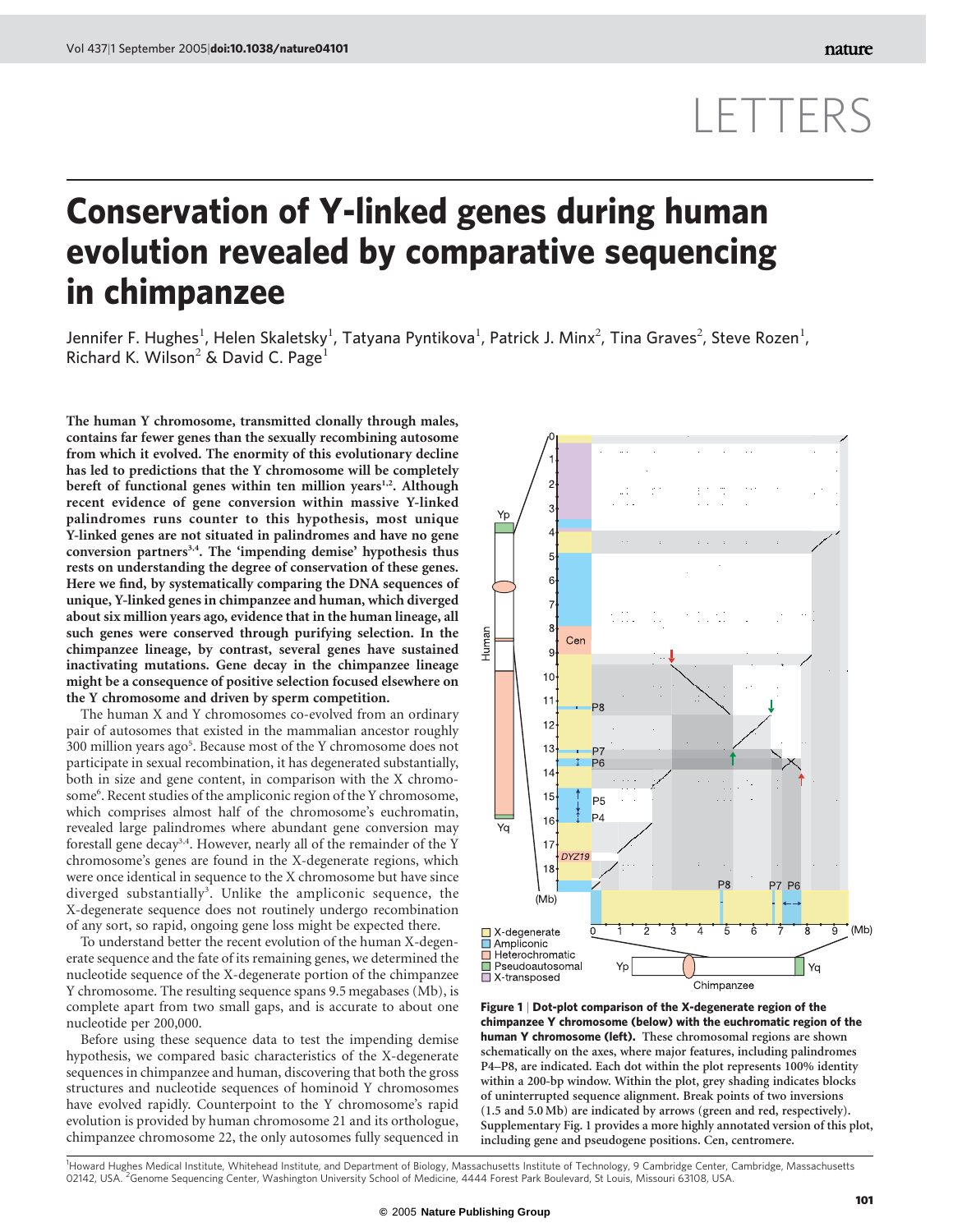

Figure 2 | Human–chimpanzee divergence in coding sequence and introns of X-degenerate genes and pseudogenes. a, Aggregate per cent divergences for coding and intron sequences of all genes and all pseudogenes. Listed below are  $G + C$ contents for each sequence class. See Supplementary Table 3 for numeric data and measures of statistical significance. b, Left: graph of coding and intron divergences for each gene, analysed separately and listed alphabetically. Right: an analogous graph of divergences for each pseudogene. Error bars depict standard errors for uncorrected per cent divergence calculated from 500 bootstrap replicates using MEGA2 software<sup>24</sup>.

both species. Whereas the nucleotide sequences of human chromosome 21 and chimpanzee chromosome 22 are grossly co-linear<sup>7</sup>, implying that little structural change has occurred, the Y chromosome has undergone significant restructuring since the chimpanzee and human lineages diverged (Fig. 1; see also Supplementary Fig. 1). In humans, the X-degenerate sequences are distributed along both arms of the Y chromosome, and they are interrupted at several points by large blocks of ampliconic, heterochromatic, or other sequences. In the chimpanzee, by contrast, the X-degenerate sequences are found in a single, nearly contiguous block on the long arm of the Y chromosome. In addition, the chimpanzee and human X-degenerate sequences differ by two large inversions (Supplementary Figs 2–4). The larger inversion, spanning nearly 5 Mb, occurred in the chimpanzee lineage. The smaller, 1.5-Mb inversion occurred in the human lineage. Such inversions may be of relatively little consequence in the male-specific region of the Y chromosome, which does not engage in crossing-over with a chromosomal homologue. (In heterozygotes for autosomal or X-linked inversions, crossing-over within the inverted segment results in genetically unbalanced offspring.) The nucleotide sequences of human chromosome 21 and chimpanzee chromosome 22 have been reported to display 1.44% divergence<sup>7</sup>. We observed significantly greater nucleotide divergence, 1.72%, between the X-degenerate sequences of the chimpanzee and human Y chromosomes. This difference is unsurprising given previous evidence of accelerated DNA sequence evolution on the Y chromosome, the result of its being transmitted exclusively through the substitutionprone male germ line<sup>8</sup>.

The density of interspersed repetitive elements is nearly identical in the X-degenerate regions of the chimpanzee and human Y chromosomes—at least when one combines all such repeat classes (Supplementary Table 1). However, we found evidence of marked differences between the chimpanzee and human lineages in the levels of transposition activity of the three main classes of retroelements (Supplementary Table 2). We found that Alu elements were more active in the human lineage, whereas long interspersed nucleotide (L1) elements and especially endogenous retroviruses were more active in the chimpanzee lineage. Most notably, the chimpanzee sequence contains 21 copies of two novel endogenous retroviruses, CERV1 and CERV2, which are completely absent from the human genome.

Having completed these basic comparisons of the chimpanzee and human X-degenerate sequences, we then addressed a prediction of the impending demise model. The model's central premise is that, in

recent times, the human Y chromosome has been losing genes once shared with the X chromosome at a pace approximating 5 genes per million years<sup>1,2</sup>. Assuming that Y-linked gene decay and loss occurred randomly, and that the chimpanzee and human lineages have been separate for about six million years, the chimpanzee Y chromosome should carry many genes that have no functional orthologue on the human Y chromosome.

To test this prediction, we characterized the gene content of the chimpanzee X-degenerate sequence by several means. First, we electronically searched the sequence for orthologues of all known human X-degenerate genes and pseudogenes. (The human pseudogenes, which do not seem to be transcribed, bear inactivating mutations that disrupt or delete splice sites and exons, or that interrupt or shift open reading frames<sup>3</sup>.) We identified chimpanzee orthologues of all 16 such genes and all 11 such pseudogenes. Notably, the chimpanzee counterparts of the 11 human pseudogenes are also pseudogenes, with the great majority of inactivating mutations being shared between the two species, indicating that all 11 pseudogenes were inactivated before divergence of the chimpanzee and human lineages. This suggests that none of the 11 human X-degenerate pseudogenes has lost its functionality during the last six million years of human evolution. In addition, we conducted GenScan<sup>9</sup> and BLAST<sup>10,11</sup> searches of the chimpanzee X-degenerate sequence for transcription units that have no human Y counterpart. We found no such chimpanzee-specific transcription units. Thus, comparative cataloguing of X-degenerate genes and pseudogenes in the chimpanzee and human suggests that little or no X-degenerate gene loss or decay has occurred during the last six million years of human evolution. These findings contradict the model of the human Y chromosome's impending demise, and instead provide empirical support for mathematical models of sex chromosome evolution that predict a slowing of the rate of gene decay as Y chromosomes evolve<sup>6</sup>.

These findings also suggest that purifying selection on the Y chromosome has been more effective during recent human evolution than previously supposed. To examine this hypothesis, we compared the degree of human–chimpanzee divergence in the X-degenerate genes' coding regions with the degree of divergence in their introns, which served as controls. As additional controls, we examined interspecies divergence in the X-degenerate pseudogenes. Genes for which the protein products are subject to purifying selection should exhibit less interspecies divergence in coding sequences than in introns. We found this to be the case for the X-degenerate genes as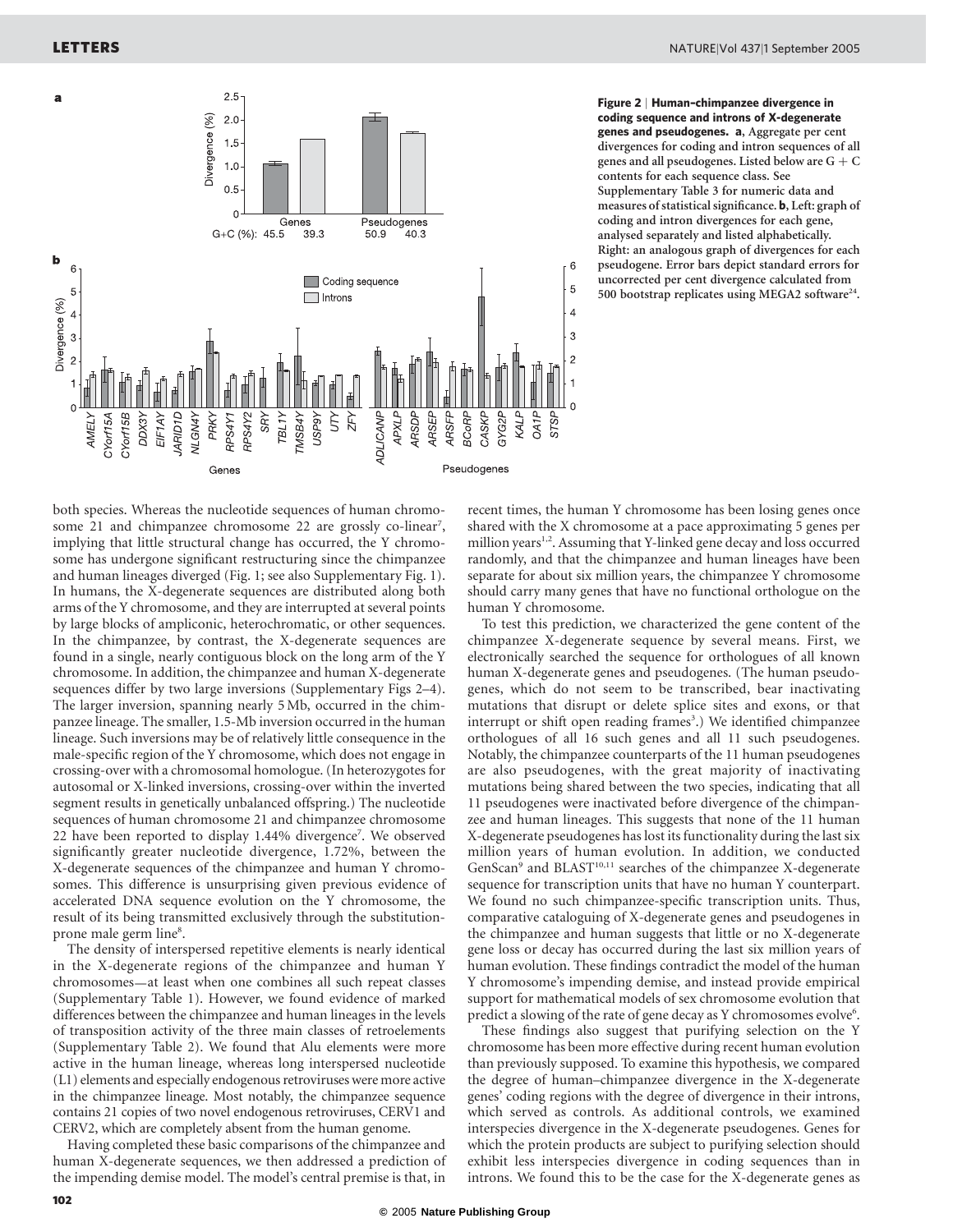

Figure 3 | Lengths of coding sequences of X-degenerate genes on chimpanzee and human Y chromosomes, and their human X-linked homologues. For each X–Y gene pair, three horizontal bars are shown, representing the predicted lengths (in kb) of the coding regions for the chimpanzee Y gene (black), its human Y-linked orthologue (light grey) and its human X-linked homologue (dark grey). Genes are listed in alphabetical order.

a group ( $P < 0.00001$ ; Fig. 2a; see also Supplementary Table 3). As expected, this was not true for the X-degenerate pseudogenes, where human–chimpanzee divergence proved to be similar or even greater in (former) coding sequences than in (former) introns. (The elevated  $G + C$  content of these former coding sequences probably accounts for the elevated rate of sequence evolution $12$ .) When every gene was analysed independently, most exhibited the same trend towards greater conservation of coding sequence relative to introns (Fig. 2b). We conclude that purifying selection has been a potent force in maintaining X-degenerate gene function during recent human evolution.

Whereas the repertoire of X-degenerate genes present in the human/chimpanzee ancestor evidently remained functionally intact during subsequent human evolution, we discovered evidence of significant gene decay during chimpanzee evolution. We used three types of analysis: coding sequence divergence (Fig. 2), open reading frame (ORF) integrity (Fig. 3), and transcriptional activity (as assayed by polymerase chain reaction with reverse transcription (RT–PCR); Supplementary Fig. 6). Interspecies divergence of coding sequence differed substantially among the X-degenerate genes (Fig. 2), prompting us to rank all of the genes by this measure (Table 1). We reasoned that genes displaying relatively high interspecies divergence might have been subject to relaxed selective constraints, and possibly functional decay, in the chimpanzee or human lineage, or both. Of the eight X-degenerate genes displaying  $>1.0\%$  divergence, five had ORFs that were substantially truncated in the chimpanzee Y chromosome as compared with the human Y chromosome (Fig. 3). These ORF truncations were due to point mutations that disrupted splice sites or introduced stop codons in the chimpanzee genes, but did not grossly alter their genomic size or structure (Table 1).

Intriguingly, the truncated ORFs in chimpanzee include orthologues of both the largest and smallest proteins predicted to be encoded by the human Y chromosome<sup>3</sup>. In human, USP9Y has a critical role in spermatogenesis<sup>13</sup> and is predicted to encode a 2,555-amino-acid ubiquitin protease that is 91% identical across its length to a 2,563 amino-acid protein encoded by the X chromosome. In chimpanzee, by contrast, the longest ORF in USP9Y would encode a protein of only 675 amino acids, with no intact catalytic domain (Supplementary Fig. 7). In human, TMSB4Y is expressed throughout the body and is predicted to encode a 44-amino-acid peptide that differs by three amino substitutions from an otherwise identical peptide encoded by its mammalian X-linked homologue. In chimpanzee, we detected no evidence of TMSB4Y transcription in any tested tissue or cell line (Supplementary Fig. 6), and the single splice donor site within the coding region has been lost through mutation (Supplementary Fig. 8). These examples illustrate the diversity of Y-linked, X-degenerate gene functions that have decayed in chimpanzee but not human.

Why have X-degenerate genes decayed in the chimpanzee lineage but not in the human lineage? We speculate that X-degenerate gene decay in the chimpanzee lineage may be a by-product of strong positive selection focused elsewhere on the Y chromosome, through a process known as genetic hitchhiking. Because the Y chromosome does not participate in sexual recombination with a chromosome

|  | Table 1   Chimpanzee gene characterization |  |  |  |
|--|--------------------------------------------|--|--|--|
|--|--------------------------------------------|--|--|--|

| Gene       | Nucleotide divergence from human (%) | ORF length (% of human) | ORF-disrupting mutations in chimpanzee*                                         |  |
|------------|--------------------------------------|-------------------------|---------------------------------------------------------------------------------|--|
| PRKY       | 2.89                                 | 128个                    |                                                                                 |  |
| TMSB4Y     | 2.22                                 | 42                      | Splice donor $(GT \rightarrow GC)$                                              |  |
| TBL1Y      | 1.98                                 | 52                      | Splice acceptor (AG $\rightarrow$ GG); splice donor (GT $\rightarrow$ AT)       |  |
| CYorf15A   | 1.65                                 | 72                      | $-1$ frame shift                                                                |  |
| NLGN4Y     | 1.55                                 | 99                      |                                                                                 |  |
| SRY        | $1.31$ *                             | 100                     |                                                                                 |  |
| CY orf15B  | 1.10                                 | 26                      | Nonsense $(AAA \rightarrow TAA)$                                                |  |
| USP9Y      | 1.07                                 | 9                       | Three splice donors (4-bp deletion; $GT \rightarrow AT$ ; $GT \rightarrow AT$ ) |  |
| RSP4Y2     | 1.01                                 | 100                     |                                                                                 |  |
| <b>UTY</b> | 0.99                                 | 100                     |                                                                                 |  |
| DDX3Y      | 0.96                                 | 100                     |                                                                                 |  |
| AMELY      | 0.86                                 | 100                     |                                                                                 |  |
| JARID1D    | 0.76                                 | 100                     |                                                                                 |  |
| RPS4Y1     | 0.76                                 | 100                     |                                                                                 |  |
| EIF1AY     | 0.69                                 | 100                     |                                                                                 |  |
| ZFY        | 0.50                                 | 100                     |                                                                                 |  |

Genes are ordered according to per cent coding sequence divergence from their human orthologues, from highest to lowest.

\*We inferred the lineage in which each mutation occurred by comparison to the human X homologue.

†The ORF of PRKY is longer in the chimpanzee because of a 55-bp genomic deletion, near the 3<sup>0</sup> end of the gene, that occurred in the human lineage.

‡The sex-determining gene SRY is subject to positive selection23, which probably accounts for its relatively high interspecies divergence.